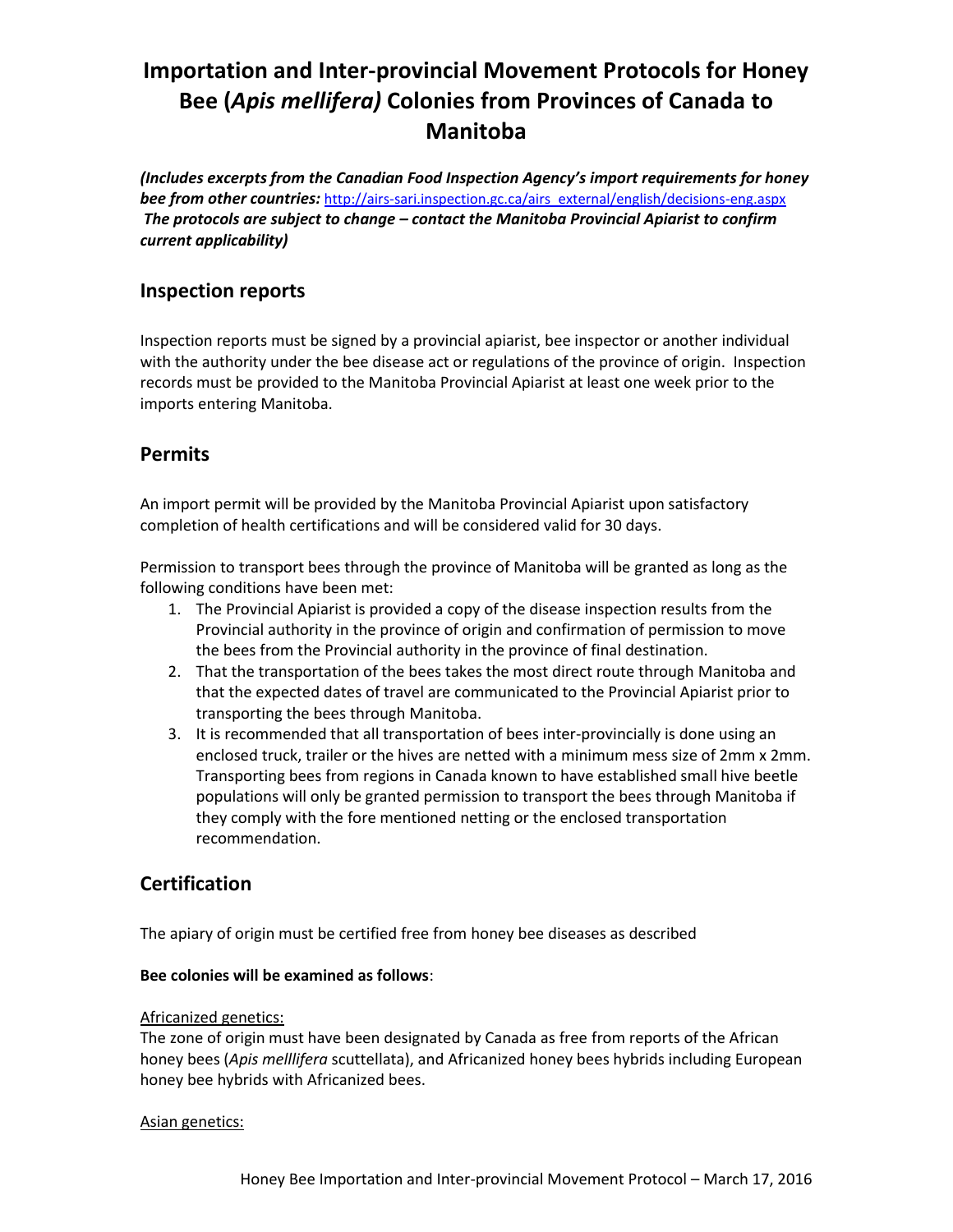The zone of origin must have been designated by Canada as free from reports of the Asian honey bee (*Apis cerana*) and Asian honey bee hybrids.

### Honey Bee Diseases:

The apiary must be certified free from honey bee diseases (American Foulbrood (AFB), European Foulbrood (EFB), and Varroa mites (*Varroa destructor*) as follows:

The inspected colonies do not have any visible clinical evidence of American Foulbrood (AFB), European foulbrood (EFB) or Varroa mites when subjected to the following protocol:

In a bee operation that has more than 500 colonies, 60 colonies from a minimum of four (4) apiaries are required to be inspected.

In a bee operation with 100 or more colonies but less than 500 colonies, 40 colonies or 12% of the colonies, whichever is the largest, from a minimum of four (4) apiaries are required to be inspected.

In a bee operation with less than 100 colonies, the number of colonies inspected will be all colonies up to 20 colonies or 40% of the colonies, whichever is the largest.

Inspection for AFB, EFB, Varroa mites and Small Hive Beetle must occur within 30 days prior to export/inter-provincial movement. Bees and equipment will not be eligible for export if disease or pest levels are above the import/inter-provincial movement thresholds.

#### **Bee colonies will be examined as follows**:

### AFB and EFB:

Visual inspection of brood for symptoms of AFB or EFB and signs of SHB (beetles life stages or feeding damage) is required. Bee colonies used in queen production and mating apiaries must be free from visible clinical evidence of AFB or EFB. If either disease is found, colonies will not be eligible for an inter-provincial permit. At least 3 brood frames per hive must be inspected.

### Varroa:

Colonies must be assessed by alcohol washing of bee samples (200-300 bees/colony). The sample of bees must be placed in a basket, immersed in a solution of alcohol and the basket should be shaken for a period of at least 2 minutes. If Varroa is not detected or is under 1% (1 mite per 100 bees tested), honey bee colony shipments will be allowed.

If Varroa is found at levels above 1%, bee colonies must be treated with a product registered in Canada. Treated colonies must be re-tested to confirm that the level of Varroa is below 1%.

#### Small hive beetle:

The premises must be certified free of small hive beetle (SHB) (*Aethina tumida*) as follows:

Originate from regions recognized by Canada free of SHB or originate from apiaries located in Canada that have been identified by the provincial authority as free of SHB.

SHB inspection protocol involves top bar and bottom board visual inspection of the hive for small hive beetle life stages.